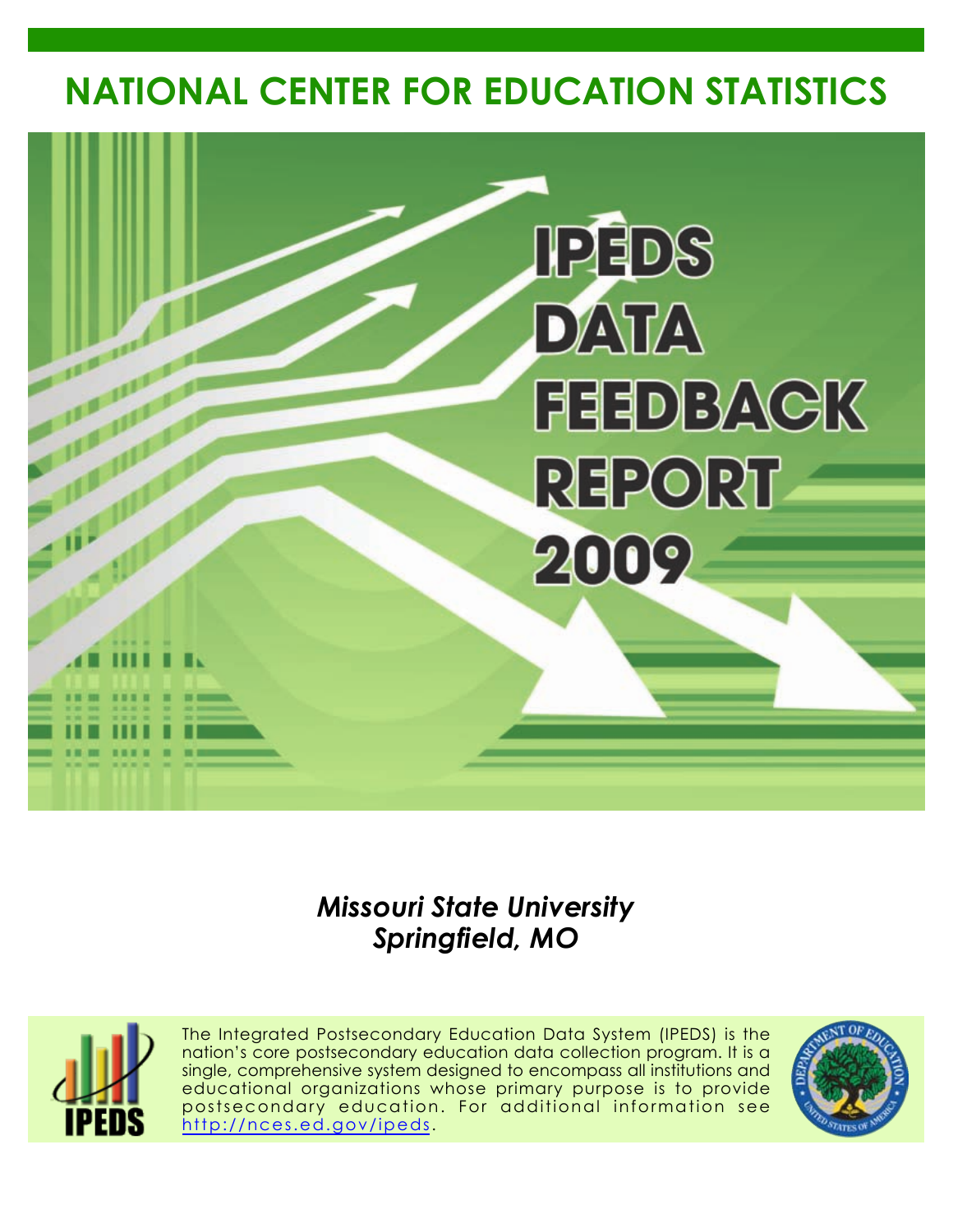#### October, 2009

Dear Institutional Executive:

The National Center for Education Statistics is pleased to provide you with your institution's annual *IPEDS Data Feedback Report*. The report compares data provided by your institution in 2008-09 through the Integrated Postsecondary Education Data System (IPEDS) to data for a similar group of institutions. Like last year, your institution was given the opportunity to select its own comparison group. We strongly encourage institutions to take advantage of the opportunity to select the other institutions to which they want to be compared in the report, as they generally find the report more informative. If your institution did not submit its own group, IPEDS identified a comparison group for you (see the list toward the back of this report for the institutions in your comparison group).

I also encourage you to visit the IPEDS Executive Peer Tool (ExPT) at <http://nces.ed.gov/ipeds/datacenter/>. Not only can you download a PDF of this report as it was sent to you, you can also select a different comparison group and recreate the full report in PDF format. In addition, there are a number of extra figures available in the ExPT that are not included in your original report.

Thank you for supporting IPEDS throughout the data collection process. Without your support and the high quality data that your institution provides, these reports would not be possible. If you have any comments on how we can improve the Data Feedback Report or the ExPT, please send them to ipedsdatafeedback@ed.gov.

Best regards,

Clist S. Miller

Elise S. Miller IPEDS Program Director

#### **What Is IPEDS?**

The Integrated Postsecondary Education Data System (IPEDS) is a system of survey components that collects data from nearly 6,700 institutions across the United States whose primary purpose is to provide postsecondary education. IPEDS collects institution-level data on students (enrollment and graduation rates), student charges, program completions, faculty, staff, and finances.

These data are used at the federal and state level for policy analysis and development; at the institutional level for benchmarking and peer analysis; and by students and parents, through the College Navigator [\(http://collegenavigator.ed.gov\)](http://collegenavigator.ed.gov), to aid in the college search process. For more information about IPEDS, see [http://nces.ed.gov/ipeds.](http://nces.ed.gov/ipeds)

#### **What Is the Purpose of This Report?**

The Data Feedback Report is intended to provide institutions a context for examining the data they submitted to IPEDS. Our goal is to produce a report that is useful to institutional executives and that may help improve the quality and comparability of IPEDS data.

#### **What Is in This Report?**

The figures provided in this report are those suggested by the IPEDS Technical Review Panel. They were developed to provide selected indicators and data elements for your institution and a comparison group of institutions. The figures are based on data collected during the 2008-09 IPEDS collection cycle and are the most recent data available. Additional information about these indicators is provided in the Methodological Notes at the end of the report. Following the figures is a list of the institutions in your comparison group and the criteria used for their selection. Please refer to "Comparison Group" in the Methodological Notes for more information.

#### **How Can I Use This Report?**

Upon receiving your Data Feedback Report (DFR), we strongly encourage you to discuss its contents with your institution's IPEDS keyholder, or other institutional research professionals. Keyholders, appointed by institutional executives, coordinate the institution's IPEDS data submission, frequently working with colleagues across the institution to ensure timely and accurate reporting. Your keyholder can answer questions about how IPEDS data are submitted, how individual indicators are defined, and how to interpret differences between your institution and the group to which it was compared. She or he can also assist you in identifying more appropriate comparison groups, if needed. After discussing the DFR with your keyholder, we encourage you to share it with your campus leadership team. With their assistance, other ways to make use of the DFR can be considered, including how to appropriately incorporate the DFR into existing strategic planning efforts and whether to share parts of the DFR with on- and off-campus stakeholders, including students, staff, faculty, governance board members, community leaders, media, and state and local officials. We are committed to ensuring the DFR is useful to campus executives. If after working with the DFR you have suggestions for future improvements, please send them to ipedsdatafeedback@ed.gov.

#### **Where Can I Do More with IPEDS Data?**

The Executive Peer Tool (ExPT), available through the IPEDS Data Center [\(http://nces.ed.gov/ipeds/datacenter](http://nces.ed.gov/ipeds/datacenter)), is designed to provide campus executives easy access to institutional and comparison group data. Using the ExPT, you can produce reports using different comparison groups and access a wider range of IPEDS variables.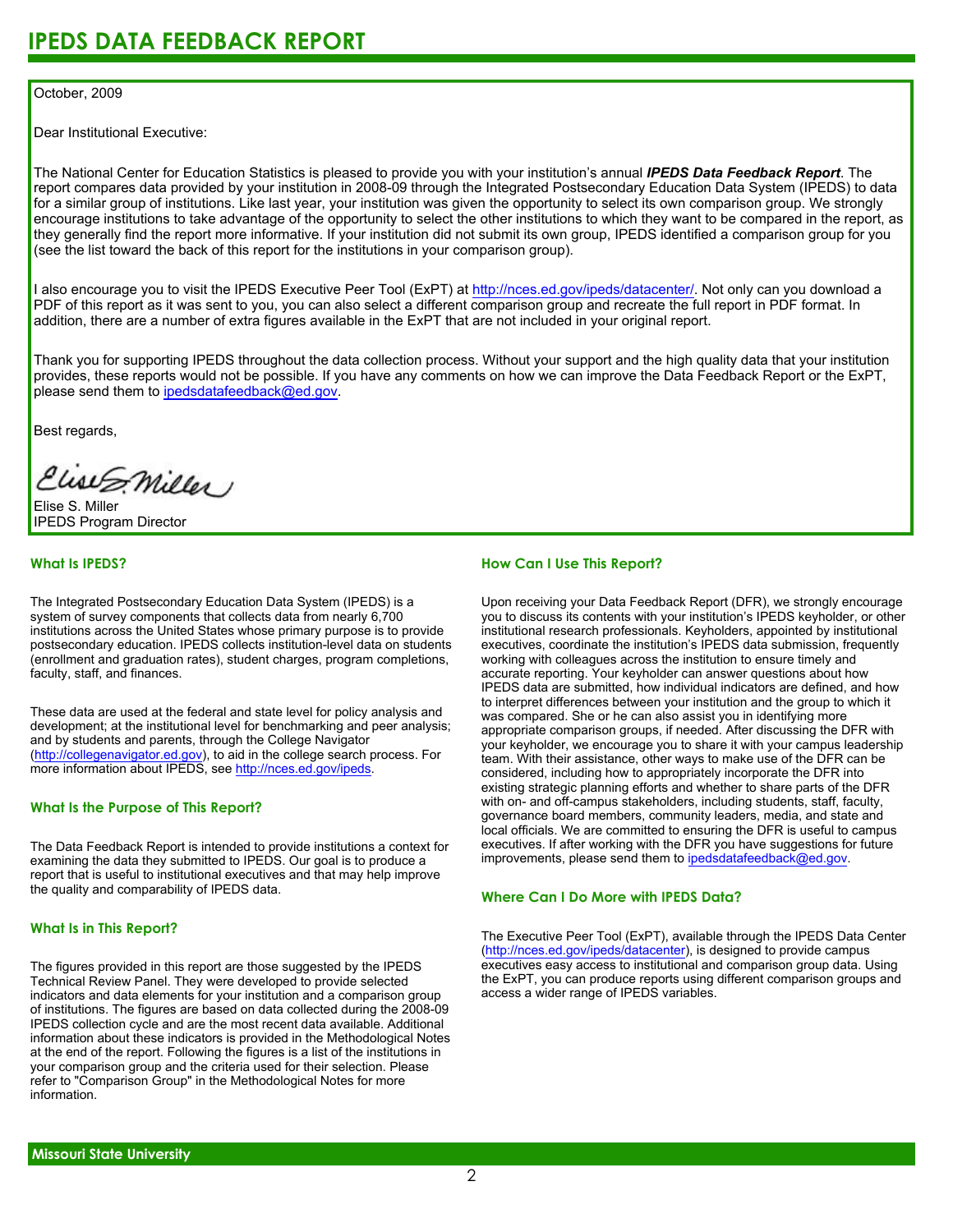**Figure 1. Unduplicated 12-month headcount of all students and of undergraduate students, total FTE enrollment (academic year 2007-08), and full- and part-time fall enrollment (Fall 2008)**



NOTE: For details on calculating full-time equivalent (FTE) enrollment, see Calculating FTE in the Methodological Notes at the end of this report. Total headcount, FTE, and fulland part-time fall enrollment include both undergraduate and postbaccalaureate students, when applicable. N is the number of institutions in the comparison group. SOURCE: U.S. Department of Education, National Center for Education Statistics, Integrated Postsecondary Education Data System (IPEDS): Fall 2008, 12-month Enrollment component and Spring 2009, Fall Enrollment component.

**Figure 2. Percent of students enrolled who are women, by level of student: Fall 2008**



NOTE: N is the number of institutions in the comparison group.

SOURCE: U.S. Department of Education, National Center for Education Statistics, Integrated Postsecondary Education Data System (IPEDS): Spring 2009, Fall Enrollment component.

#### **Figure 3. Percent of all students enrolled, by race/ethnicity: Fall 2008**



**Nour institution** Comparison Group Median (N=11)

NOTE: For this survey year, institutions could report race and ethnicity using both 1977 (old) and 1997 (new) Office of Management and Budget categories. Categories shown in this figure are derived by adding comparable categories from both old and new; however, the "Two or more races" category appears only in the 1997 version. For more information about disaggregation of data by race and ethnicity, please see the Methodological Notes at the end of this report. Median values for the comparison group may not add to 100 percent. See "Use of Median Values for Comparison Group" in the Methodological Notes at the end of this report for how median values are determined. N is the number of institutions in the comparison group. SOURCE: U.S. Department of Education, National Center for Education Statistics, Integrated Postsecondary Education Data System (IPEDS): Spring 2009, Fall Enrollment component.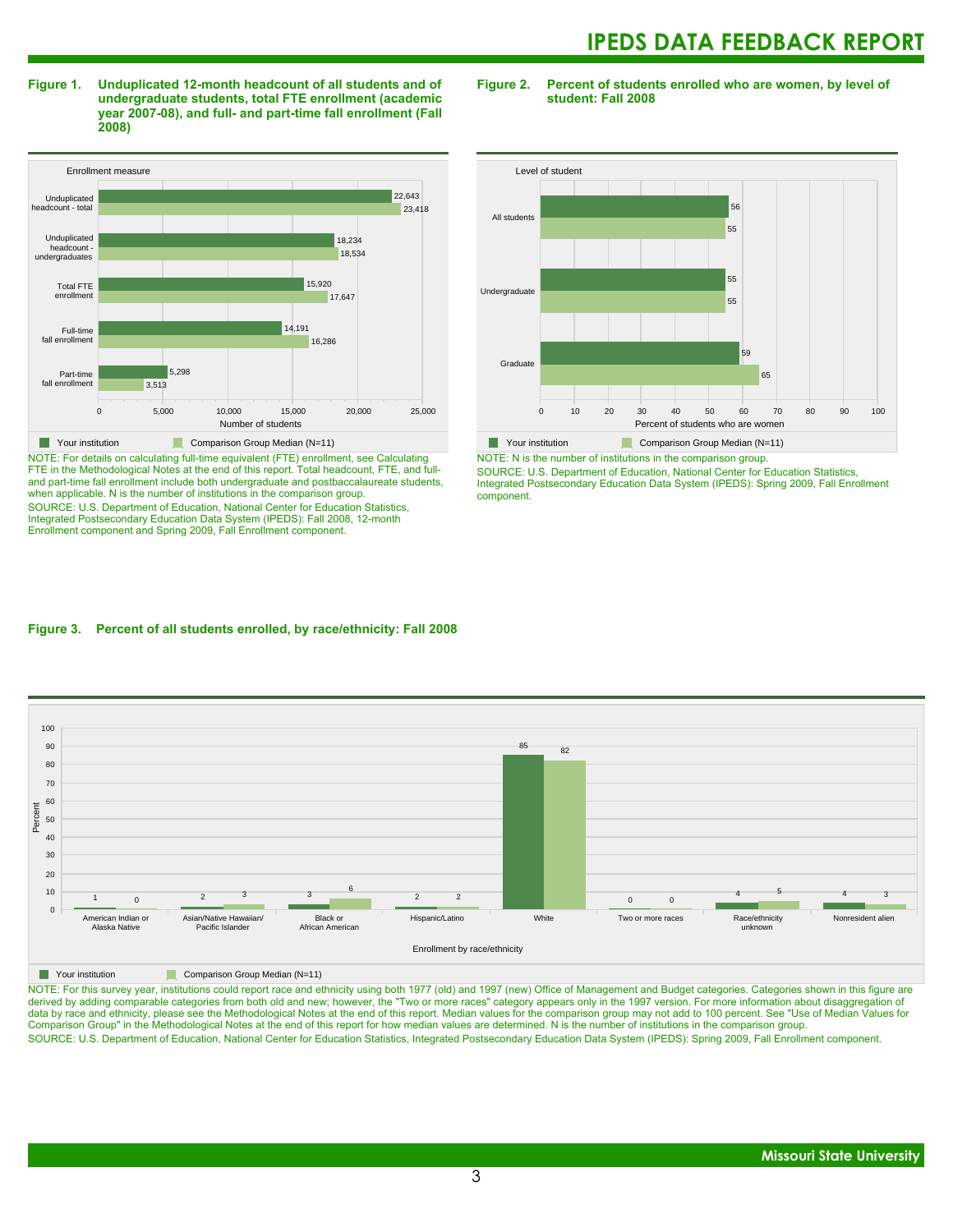#### **Figure 4. Student-to-faculty ratio: Fall 2008**

## 0 5 10 15 20 FTE students per FTE instructional staff Student-to-faculty ratio 18 19 **Your institution** Comparison Group Median (N=11)

NOTE: Student-to-faculty ratio data is presented only for institutions that have undergraduate students; graduate only institutions are not included. For details on how the ratio is calculated, see the Methodological Notes. N is the number of institutions in the comparison group.

SOURCE: U.S. Department of Education, National Center for Education Statistics, Integrated Postsecondary Education Data System (IPEDS): Spring 2009, Fall Enrollment component.

#### **Figure 5. Percent of applicants admitted, and percent of admissions enrolled by full- and part-time status: Fall 2008**



NOTE: Admissions data are presented only for institutions that do not have an open admission policy, and apply to first-time, degree/certificate-seeking undergraduate students only. For more information, see the Methodological Notes. Median values for the comparison group may not add to 100 percent. See "Use of Median Values for Comparison Group" for how median values are determined. N is the number of institutions in the comparison group.

SOURCE: U.S. Department of Education, National Center for Education Statistics, Integrated Postsecondary Education Data System (IPEDS): Fall 2008, Institutional Characteristics component.

#### **Figure 6. Academic year tuition and required fees for full-time, first-time, degree/certificate-seeking undergraduates: 2006-07–2008-09**



NOTE: The tuition and required fees shown here are the lowest reported from the categories of in-district, in-state, and out-of-state. N is the number of institutions in the comparison group.

SOURCE: U.S. Department of Education, National Center for Education Statistics, Integrated Postsecondary Education Data System (IPEDS): Fall 2008, Institutional Characteristics component.

#### **Figure 7. Percent of students receiving Pell grants: 2007-08**



**Your institution** Comparison Group Median (N=11) NOTE: N is the number of institutions in the comparison group.

SOURCE: U.S. Department of Education, National Center for Education Statistics, Integrated Postsecondary Education Data System (IPEDS): Spring 2009, Student Financial Aid component.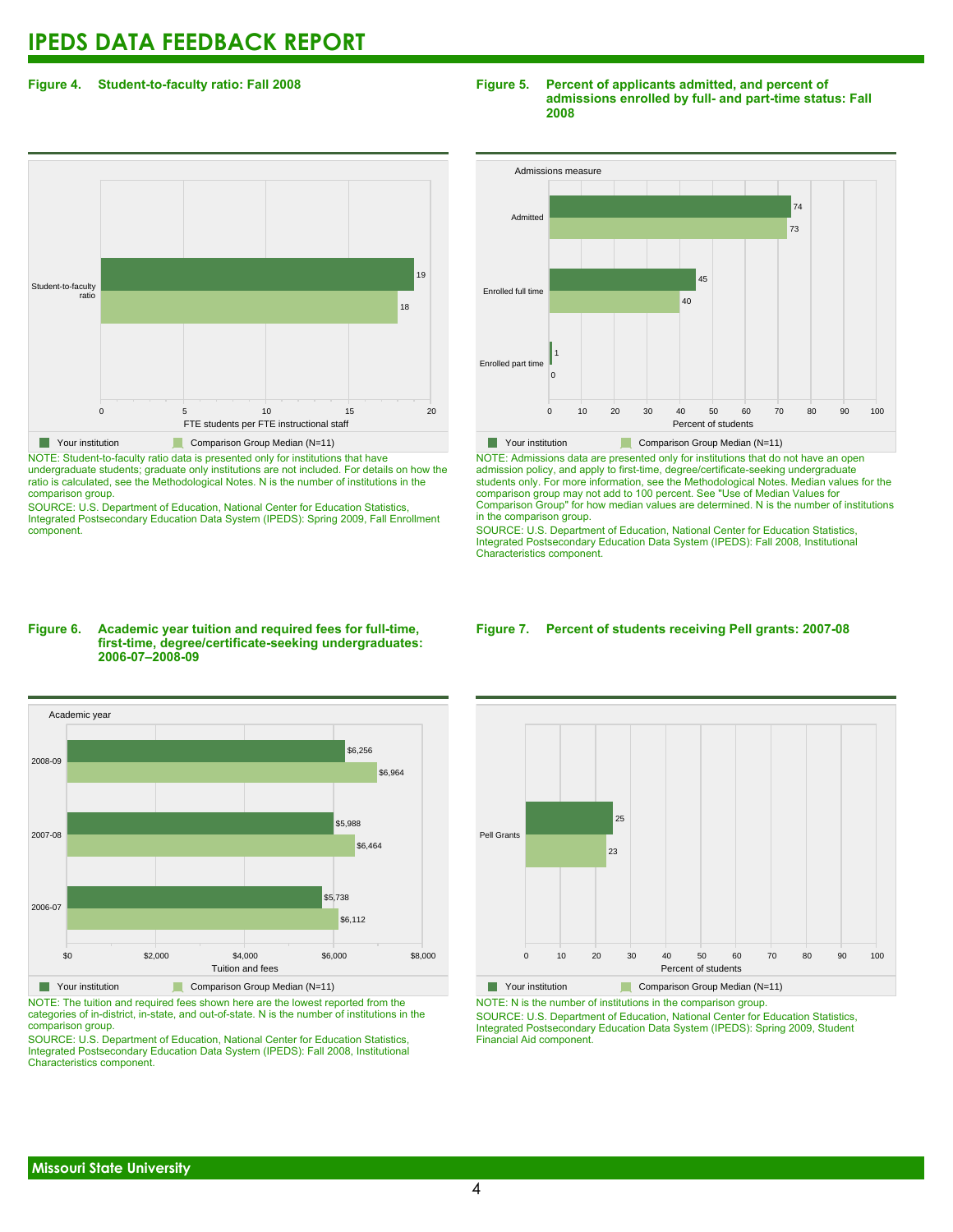#### **Figure 8. Percent of full-time, first-time, degree/certificate-seeking undergraduate students receiving Federal, State/local, and Institutional grant aid, by type of grant: 2007-08**

Type of grant aid 0 10 20 30 40 50 60 70 80 90 100 Percent of students Institutional State and local Other Federal Pell Federal Total grants 37  $\overline{A}$ 23 25 14 20  $22$ 22  $22$ 22 50 62 **Your institution** Comparison Group Median (N=11)

NOTE: Pell Grants and Other Federal Grants are included in Federal Grants above. For details on how students are counted for financial aid reporting, see Cohort Determination for Reporting Student Financial Aid and Graduation Rates in the Methodological Notes at the end of this report. N is the number of institutions in the comparison group. SOURCE: U.S. Department of Education, National Center for Education Statistics, Integrated Postsecondary Education Data System (IPEDS): Spring 2009, Student Financial Aid component.

#### **Figure 9. Average amounts of Federal, State/local, and institutional grant aid received by full-time, first-time, degree/certificate-seeking undergraduates, by type of grant: 2007-08**



NOTE: Pell Grants and Other Federal Grants are included in Federal Grants above. Average grant values were calculated by dividing the total grants awarded by the total number of recipients in each institution. N is the number of institutions in the comparison group.

SOURCE: U.S. Department of Education, National Center for Education Statistics, Integrated Postsecondary Education Data System (IPEDS): Spring 2009, Student Financial Aid component.

#### **Figure 10. Percent of full-time, first-time, degree/certificate-seeking undergraduate students receiving loans, by type of loan: 2007-08**



NOTE: For details on how students are counted for financial aid reporting, see Cohort Determination for Reporting Student Financial Aid and Graduation Rates in the Methodological Notes at the end of this report. N is the number of institutions in the comparison group.

SOURCE: U.S. Department of Education, National Center for Education Statistics, Integrated Postsecondary Education Data System (IPEDS): Spring 2009, Student Financial Aid component.

#### **Figure 11. Average amounts of loans received by full-time, firsttime, degree/certificate-seeking undergraduates, by type of loan: 2007-08**



NOTE: Average loan values were calculated by dividing the total loans awarded by the total number of recipients in each institution. N is the number of institutions in the comparison group.

SOURCE: U.S. Department of Education, National Center for Education Statistics, Integrated Postsecondary Education Data System (IPEDS): Spring 2009, Student Financial Aid component.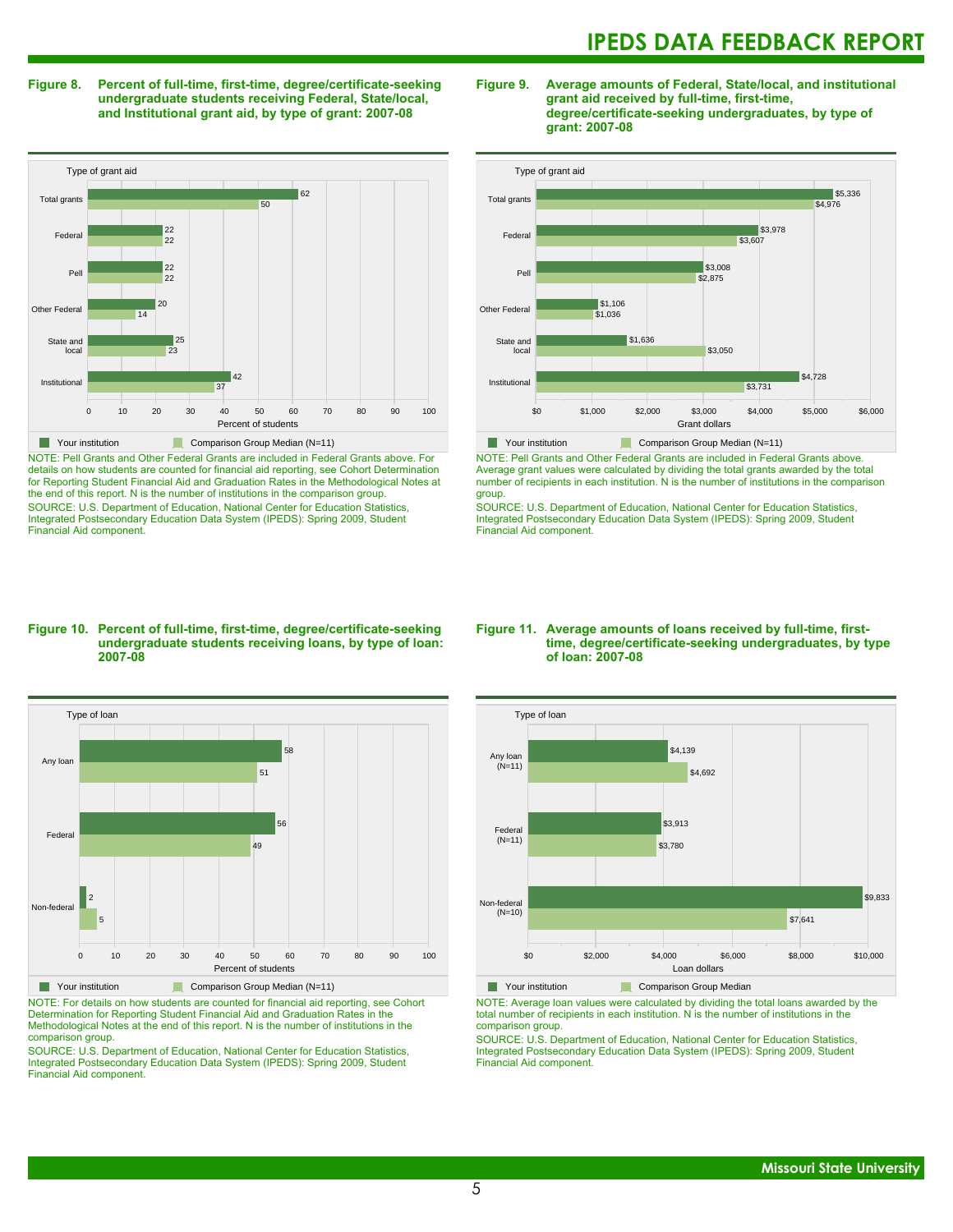**Figure 12. Retention rates of first-time, degree/certificate-seeking undergraduate students, by enrollment status: Fall 2008**



NOTE: Retention rates are measured from the fall of first enrollment to the following fall. 4 yr institutions report retention rates for students seeking a bachelor's degree. For more information, see the Methodological Notes at the end of this report. N is the number of institutions in the comparison group.

SOURCE: U.S. Department of Education, National Center for Education Statistics, Integrated Postsecondary Education Data System (IPEDS): Spring 2009, Fall Enrollment component.





NOTE: Graduation rate cohort includes all full-time, first-time, degree/certificate-seeking undergraduate students. Entering class includes all students coming to the institution for the first time. Only institutions with a mission to prepare students to transfer are required to report transfers out. Graduation and transfer-out rates are the Student Right-to-Know rates. For more information, see the Methodological Notes. N is the number of institutions in the comparison group.

SOURCE: U.S. Department of Education, National Center for Education Statistics, Integrated Postsecondary Education Data System (IPEDS): Spring 2009, Graduation Rates component and Fall Enrollment component.





**The Comparison Group Median** 

NOTE: For this survey year, institutions could report race and ethnicity using both 1977 (old) and 1997 (new) Office of Management and Budget categories. Categories shown in this figure are derived by adding comparable categories from both old and new; however, the "Two or more races" category appears only in the 1997 version. For more information about disaggregation of data by race and ethnicity, please see the Methodological Notes at the end of this report. The graduation rates are the Student Right-to-Know (SRK) rates. For more information see the Methodological Notes at the end of the report. N is the number of institutions in the comparison group. At least three values in the comparison group are required to calculate the median. SOURCE: U.S. Department of Education, National Center for Education Statistics, Integrated Postsecondary Education Data System (IPEDS): Spring 2009, Graduation Rates component.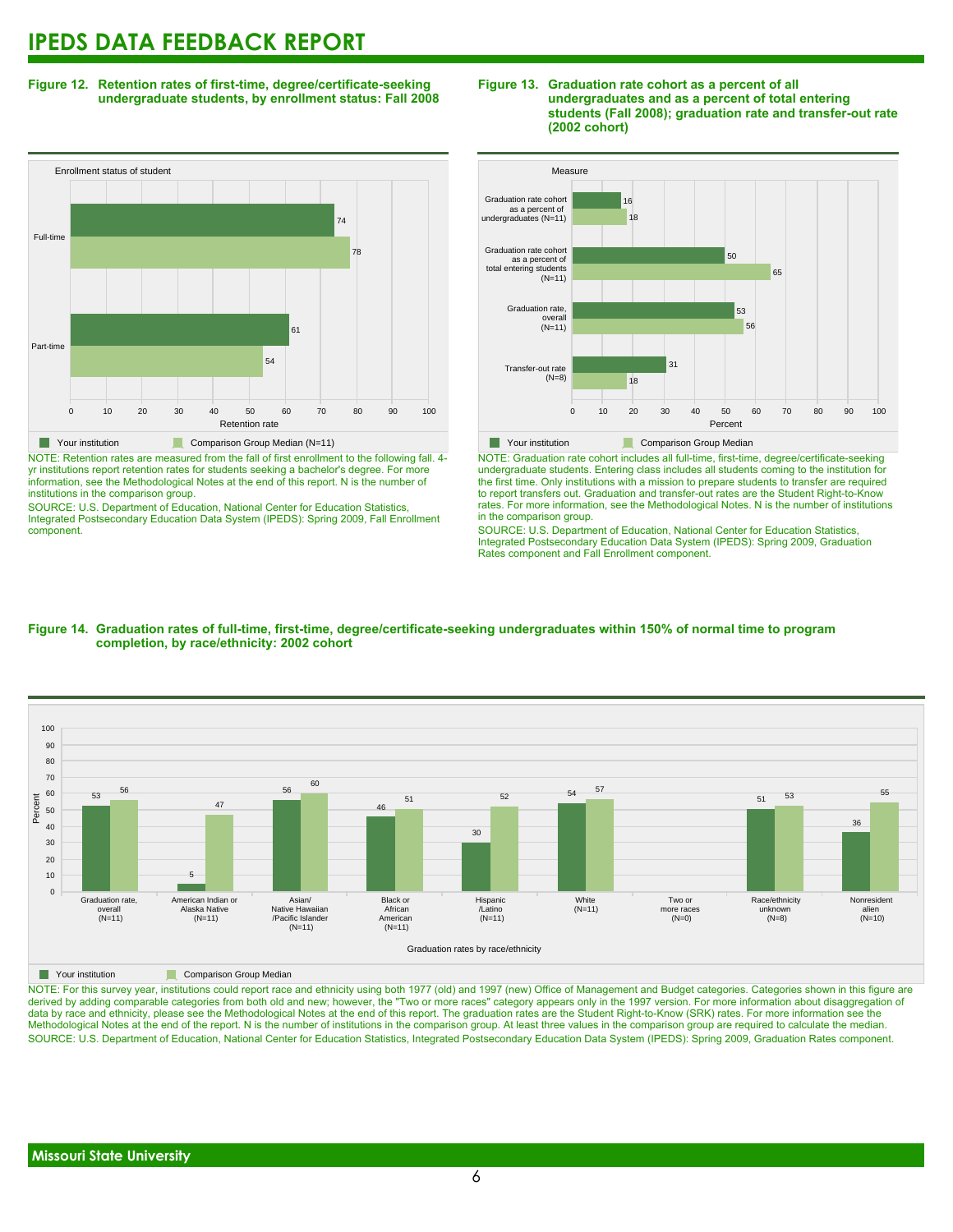#### **Figure 15. Bachelor's degree graduation rates of full-time, first-time, degree/certificate-seeking undergraduates within 4 years, 6 years, and 8 years: 2000 cohort**

**Figure 16. Number of degrees awarded, by level: Academic year 2007-08**



NOTE: The 4-year and 6-year graduation rates are the Student Right-to-Know (SRK) rates; the 8-year rate is calculated using the same methodology. For more information see the Methodological Notes at the end of the report. N is the number of institutions in the comparison group.

SOURCE: U.S. Department of Education, National Center for Education Statistics, Integrated Postsecondary Education Data System (IPEDS): Spring 2009, Graduation Rates component.



NOTE: N is the number of institutions in the comparison group.

SOURCE: U.S. Department of Education, National Center for Education Statistics, Integrated Postsecondary Education Data System (IPEDS): Fall 2008, Completions component.

#### **Figure 17. Full-time equivalent staff, by assigned position: Fall 2008**



NOTE: Graduate assistants are not included in this figure. N is the number of institutions

in the comparison group. SOURCE: U.S. Department of Education, National Center for Education Statistics, Integrated Postsecondary Education Data System (IPEDS): Winter 2008-09, Human Resources component.

#### **Figure 18. Average salaries of full-time instructional staff equated to 9-month contracts, by academic rank: Academic year 2008-09**



NOTE: Average full-time instructional staff salaries for 11/12-month contracts were adjusted to 9-month average salaries by multiplying the 11/12-month salary by .8182. Salaries based on less than 9-month contracts are not included. Medical school staff salaries are not included. N is the number of institutions in the comparison group. SOURCE: U.S. Department of Education, National Center for Education Statistics, Integrated Postsecondary Education Data System (IPEDS): Winter 2008-09, Human Resources component.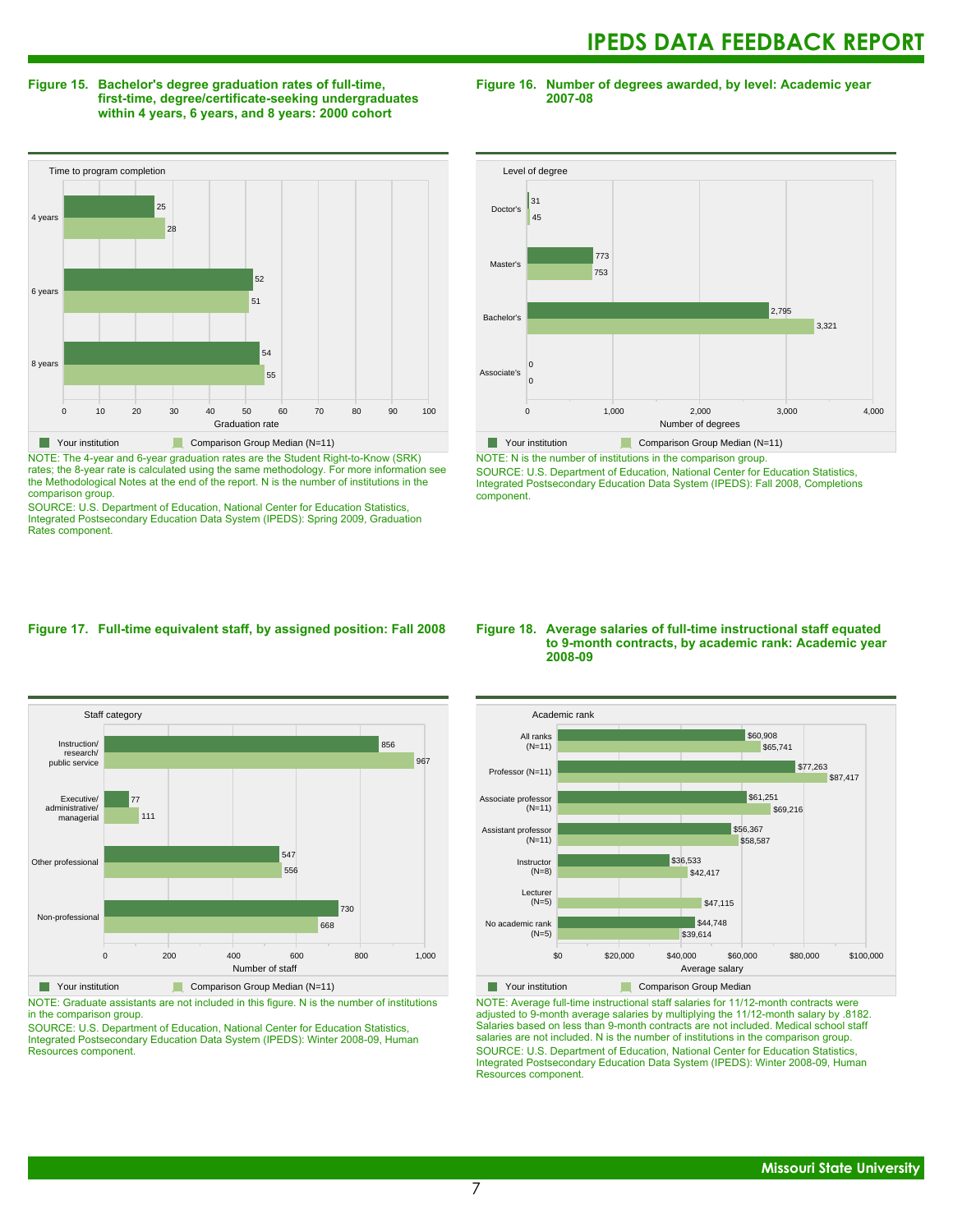**Figure 19. Percent distribution of core revenues, by source: Fiscal year 2008**

#### Revenue source 0 10 20 30 40 50 60 70 80 90 100 Percent Other core revenues Government grants<br>and contracts ...........<br>and cont Local appropriations **State** appropriations Tuition and fees 16 15 15 18 0 0  $\overline{33}$ 34 33  $\vert$  34 **Your institution** Comparison Group Median (N=11)

NOTE: The comparison group median is based on those members of the comparison group that report finance data using the same accounting standards as the focus institution. For a detailed definition of core revenues, see the Methodological Notes. N is the number of institutions in the comparison group.

SOURCE: U.S. Department of Education, National Center for Education Statistics, Integrated Postsecondary Education Data System (IPEDS): Spring 2009, Finance component.

### **Figure 20. Core revenues per FTE enrollment, by source: Fiscal year 2008**



NOTE: The comparison group median is based on those members of the comparison group that report finance data using the same accounting standards as the focus institution. For details on calculating FTE enrollment and a detailed definition of core revenues, see the Methodological Notes. N is the number of institutions in the comparison group.

SOURCE: U.S. Department of Education, National Center for Education Statistics, Integrated Postsecondary Education Data System (IPEDS): Fall 2008, 12-month Enrollment component and Spring 2009, Finance component.

#### **Figure 21. Percent distribution of core expenses, by function: Fiscal year 2008**



NOTE: The comparison group median is based on those members of the comparison group that report finance data using the same accounting standards as the focus institution. For a detailed definition of core expenses, see the Methodological Notes. N is the number of institutions in the comparison group.

SOURCE: U.S. Department of Education, National Center for Education Statistics, Integrated Postsecondary Education Data System (IPEDS): Spring 2009, Finance component.

#### **Figure 22. Core expenses per FTE enrollment, by function: Fiscal year 2008**



NOTE: The comparison group median is based on those members of the comparison group that report finance data using the same accounting standards as the focus institution. Expenses per full-time equivalent (FTE) enrollment, particularly instruction, may be inflated because finance data includes all core expenses while FTE reflects credit activity only. For details on calculating FTE enrollment and a detailed definition of core expenses, see the Methodological Notes. N is the number of institutions in the comparison group.

SOURCE: U.S. Department of Education, National Center for Education Statistics, Integrated Postsecondary Education Data System (IPEDS): Fall 2008, 12-month Enrollment component and Spring 2009, Finance component.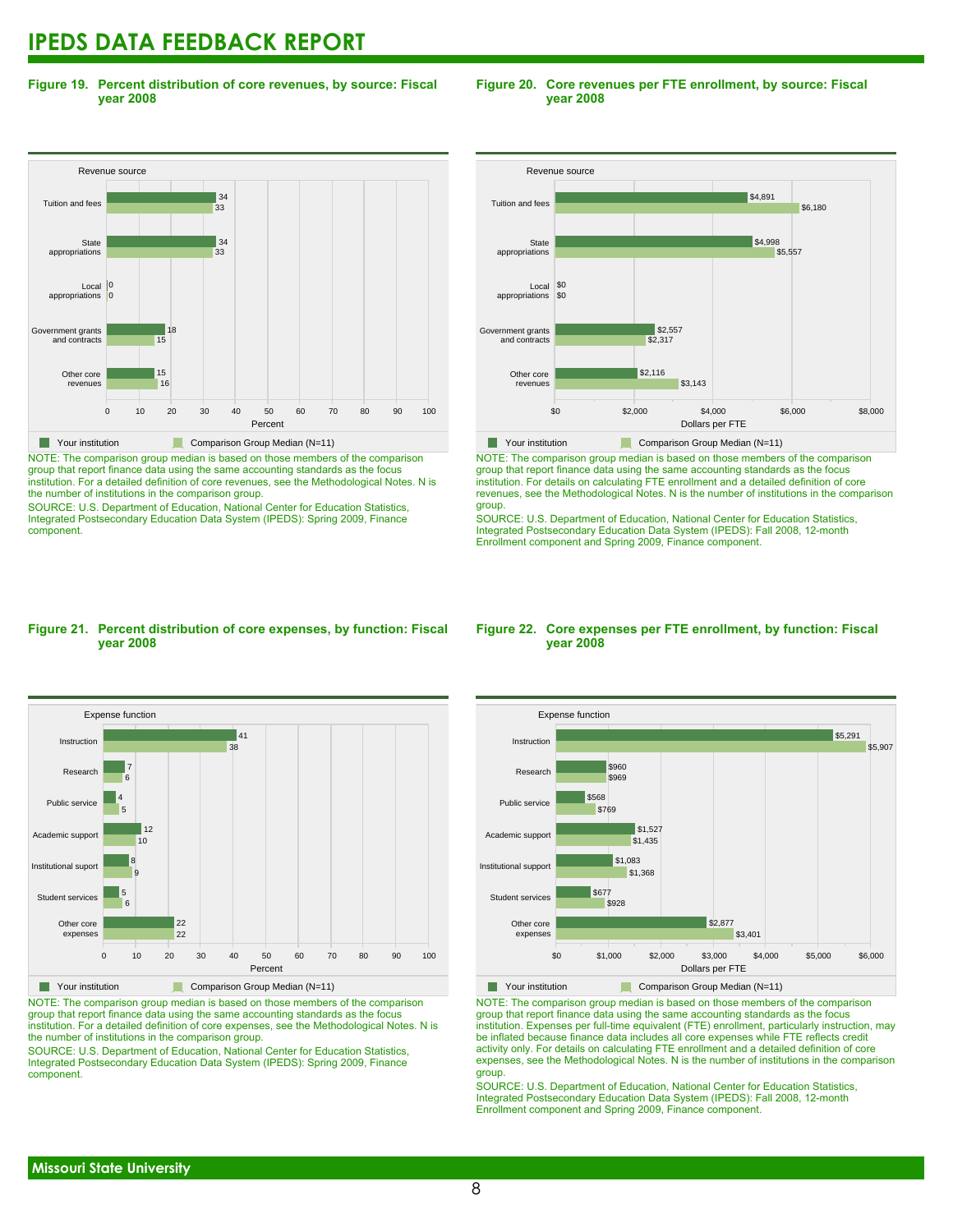### **COMPARISON GROUP**

The custom comparison group chosen by Missouri State University includes the following 11 institutions:

Ball State University (Muncie, IN)

- Grand Valley State University (Allendale, MI)
- Illinois State University (Normal, IL)
- James Madison University (Harrisonburg, VA)
- Louisiana Tech University (Ruston, LA)
- The University of Montana (Missoula, MT)
- The University of Texas at Arlington (Arlington, TX)
- Towson University (Towson, MD)
- University of North Carolina at Charlotte (Charlotte, NC)
- University of Northern Iowa (Cedar Falls, IA)
- Wichita State University (Wichita, KS)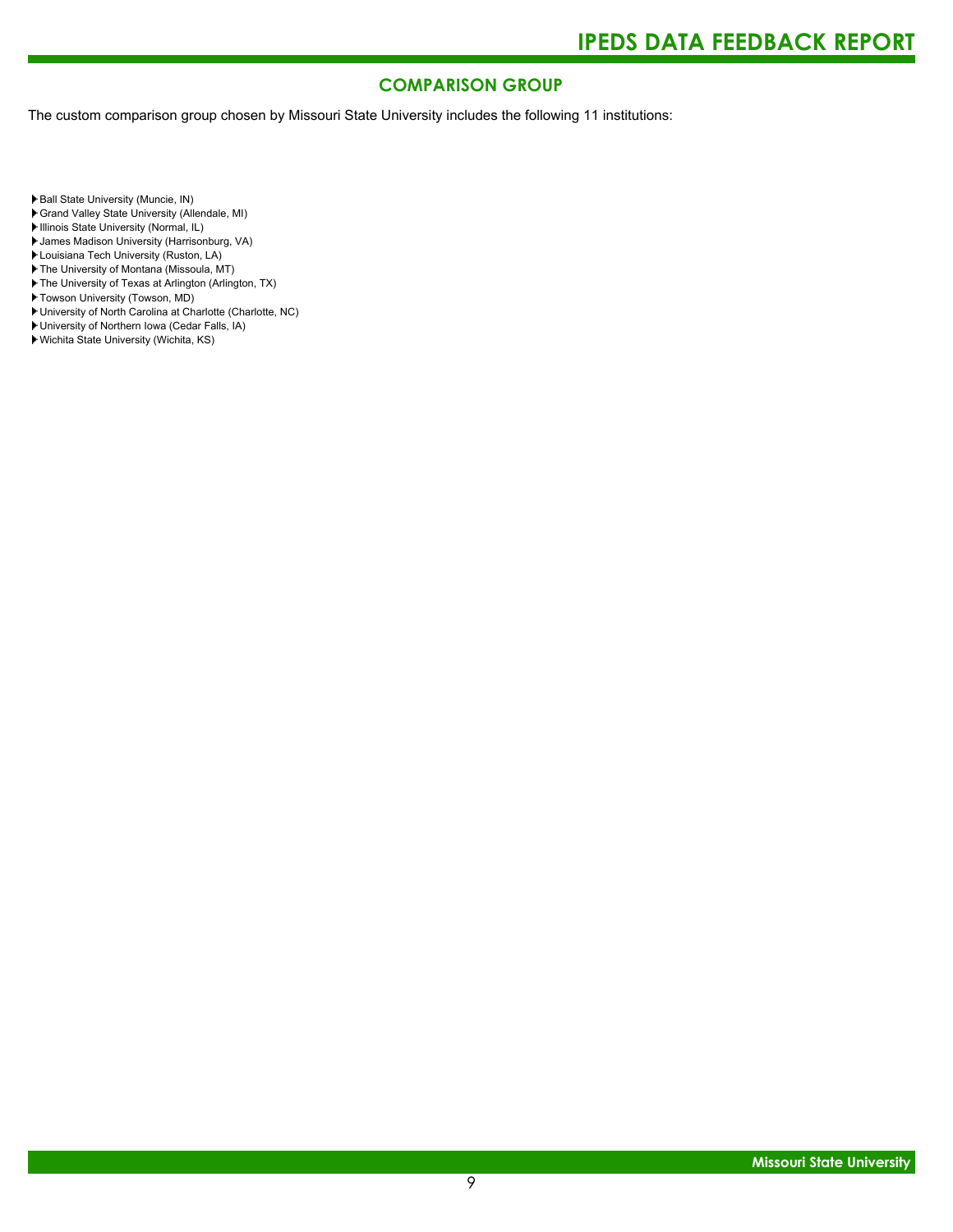### **METHODOLOGICAL NOTES**

#### **Overview**

This report is based on data supplied by institutions to IPEDS during the 2008-09 survey year. Response rates exceeded 99 percent for most surveys. Detailed response tables are included in IPEDS First Look reports, which can be found at [http://nces.ed.gov/pubsearch/getpubcats.asp?sid=010.](http://nces.ed.gov/pubsearch/getpubcats.asp?sid=010)

#### **Comparison Groups**

Comparison group data are included to provide a context for interpreting your institution's statistics. If your institution did not define a Custom Comparison Group for this report by July 14, NCES selected a comparison group for you based on the institutional characteristics detailed immediately above the listing of the comparison group institutions. (If the Carnegie Classification of Institutions of Higher Education was used as an institutional characteristic in the definition of a comparison group, the 2005 Basic version was used.) The comparison group used in this report may not reflect your institution's peer group, or you may wish to compare your institution to other groups. The Executive Peer Tool (ExPT) (<http://nces.ed.gov/ipeds/datacenter/>) can be used to reproduce the figures in this report using different peer groups.

#### **Use of Median Values for Comparison Group**

The value for the focus institution is compared to the median value for the comparison group for each statistic included in the figure. If more than one statistic is presented in a figure, the median values are determined separately for each indicator or statistic. Where percentage distributions are presented, median values may not add to 100 percent. Through the ExPT, users have access to all of the data used to create the figures included in this report.

#### **Missing Statistics**

If a statistic is not reported for your institution, the omission indicates that the statistic is not relevant to your institution and the data were not collected. As such, not all notes listed below may be applicable to your report.

#### **Use of Imputed Data**

All IPEDS data are subject to imputation for total (institutional) and partial (item) nonresponse. If necessary, imputed values were used to prepare your report.

#### **Data Confidentiality**

IPEDS data are not collected under a pledge of confidentiality.

#### **Disaggregation of Data by Race/Ethnicity**

When applicable, some statistics are disaggregated by race/ethnicity. Between survey years 2008-09 and 2010-11, the categories used for the collection and reporting of race/ethnicity data in IPEDS are transitioning to those developed in 1997 by the Office of Management and Budget, and institutions may report using either those categories, the older (1977) categories, or a mixture of both. Therefore, during the transition, only derived categories that present comparable data will be displayed. Detailed information about these changes can be found at <http://nces.ed.gov/ipeds/reic/resource.asp>.

#### **Postbaccalaureate Degree Categories**

In 2008-09 IPEDS, new postbaccalaureate degree categories were introduced as optional. The new categories are Doctor's degree-Research/scholarship, Doctor's degree-Professional practice, and Doctor's degree-Other. In addition, the First-professional degree and certificate categories and the single Doctor's degree category are being phased out. During the transition period, all First-professional students are reflected as graduate students, all First-professional degrees awarded are reflected as Doctor's degrees, and all Doctor's degrees reported under the new categories are aggregated under a single Doctor's degree category, so that data reported by all institutions are comparable.

#### **Cohort Determination for Reporting Student Financial Aid and Graduation Rates**

Student cohorts for reporting Student Financial Aid and Graduation Rates data are based on the reporting type of the institution. For institutions that report based on an academic year (those operating on standard academic terms), student counts and cohorts are based on fall term data. Student counts and cohorts for program reporters (those that do not operate on standard academic terms) are based on unduplicated counts of students enrolled during a full 12-month period.

#### **Description of Statistics Used in the Figures**

#### *Core Expenses*

Core expenses for public institutions using the Governmental Accounting Standards Board (GASB) standards include expenses for instruction, research, public service, academic support, institutional support, student services, operation and maintenance of plant, depreciation, scholarships and fellowships, other expenses, and nonoperating expenses. Core expenses for private, not-for-profit and public institutions reporting under the Financial Accounting Standards Board (FASB) standards include expenses for instruction, research, public service, academic support, student services, institutional support, net grant aid to students, and other expenses. For all institutions, core expenses exclude expenses for auxiliary enterprises (e.g., bookstores, dormitories), hospitals, and independent operations. Expenses for operation and maintenance of plant for GASB institutions are included in other core expenses, but are allocated to each of the other functions for FASB institutions.

#### *Core Revenues*

Core revenues for public institutions reporting under GASB standards include tuition and fees; government appropriations (federal, state, and local); government grants and contracts; private gifts, grants, and contracts; investment income; other operating and nonoperating sources; and other revenues and additions. Core revenues for private, not-for-profit institutions (and a small number of public institutions) reporting under FASB include tuition and fees; government appropriations (federal, state, and local); government grants and contracts; private gifts, grants, and contracts; investment return; sales and services of educational activities; and other sources. Core revenues for private, for-profit institutions reporting under FASB standards include tuition and fees; government appropriations (federal, state, and local); government grants and contracts; private grants and contracts; net investment income; sales and services of educational activities; and other sources. In general, core revenues exclude revenues from auxiliary enterprises (e.g., bookstores, dormitories), hospitals, and independent operations.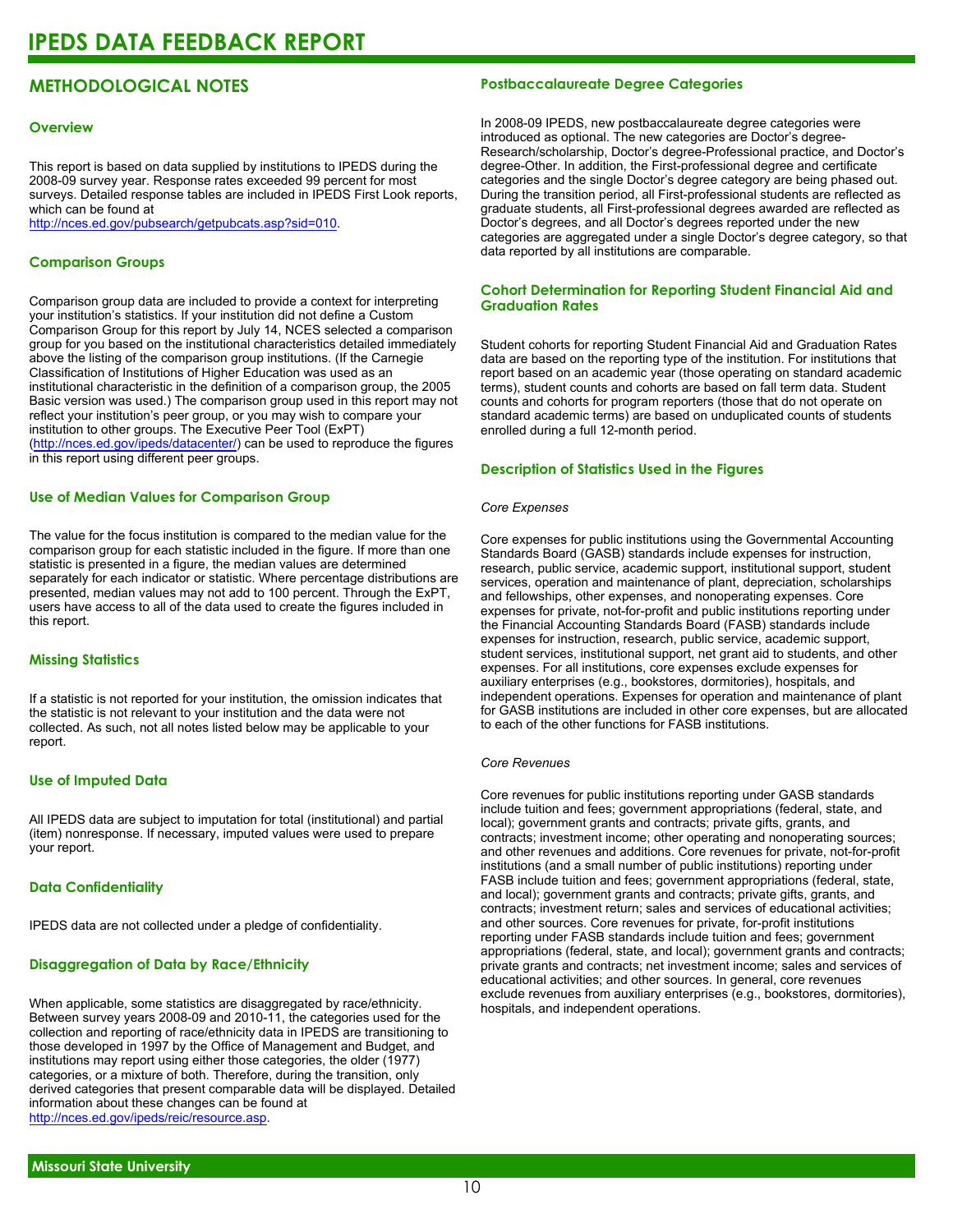#### *Endowment Assets*

Endowment assets, for public institutions under GASB standards, and private, not-for-profit institutions under FASB standards, include gross investments of endowment funds, term endowment funds, and funds functioning as endowment for the institution and any of its foundations and other affiliated organizations. Private, for-profit institutions under FASB do not hold or report endowment assets.

#### *Equated Instructional Staff Salaries*

Total salary outlays for full-time instructional staff on 11/12-month contracts were equated to 9/10-month outlays by multiplying the outlay for 11/12 month contracted instructional staff by 0.8182. The equated outlays were then added to the outlays for 9/10-month instructional staff to determine an average salary for each rank. Salaries for staff on less-than-9-month contracts are not included.

#### *FTE for Enrollment*

The full-time equivalent (FTE) enrollment used in this report is the sum of the institution's FTE undergraduate enrollment and FTE graduate enrollment (as calculated from or reported on the 2007-08 12-month Enrollment component) plus the estimated FTE of first-professional students. Undergraduate and graduate FTE are estimated using 12-month instructional activity (credit and/or contact hours). If applicable, firstprofessional FTE is estimated by calculating the ratio of full-time to parttime first-professional students from the 2007 fall counts and applying this ratio to the 2007-08 12-month unduplicated headcount of first-professional students. The estimated number of full-time students is added to one-third of the estimated number of part-time students. See "Calculation of FTE Students (using instructional activity)" in the IPEDS Glossary at <http://nces.ed.gov/ipeds/glossary/>.

#### *FTE for Staff*

The full-time equivalent (FTE) of staff is calculated by summing the total number of full-time staff from the Employees by Assigned Position (EAP) section of the Human Resources component and adding one-third of the total number of part-time staff.

#### *Graduation Rates and Transfer-out Rate*

Graduation rates are those developed to satisfy the requirements of the Student Right-to-Know and Higher Education Opportunity Acts and are defined as the total number of individuals from a given cohort of full-time, first-time, degree/certificate-seeking undergraduates who completed a degree or certificate within a given percent of normal time (for the degree or certificate) before the ending status date of August 31, 2008, divided by the entire cohort of full-time, first-time, degree/certificate-seeking undergraduates minus any allowable exclusions. Institutions are permitted to exclude from the initial cohort students who died or were totally and permanently disabled; those who left school to serve in the armed forces or were called to active duty; those who left to serve with a foreign aid service of the federal government, such as the Peace Corps; and those who left to serve on an official church mission. Transfer-out rate is the total number of students from the cohort who are known to have transferred out of the reporting institution within the same time period, divided by the same adjusted cohort. Only institutions with a mission that includes preparing students to transfer are required to report transfers out.

#### *Retention Rates*

Full-time retention rates are defined as the number of full-time, first-time, degree/certificate-seeking undergraduate students who enter the institution for the first time in the fall and who return to the same

### **IPEDS DATA FEEDBACK REPORT**

institution the following fall (as either full- or part-time), divided by the total number of full-time, first-time, degree/certificate-seeking undergraduates in the fall of first entrance. Part-time retention rates are similarly defined. For 4 -year institutions offering a bachelor's degree, this rate is reported only for those students seeking a bachelor's degree. For less than 4-year institutions, the rate is calculated for all degree/certificate-seeking students.

#### *Salaries, Wages, and Benefits*

Salaries, wages, and benefits, for public institutions under GASB standards, and private, not-for-profit institutions under FASB standards, include amounts paid as compensation for services to all employees regardless of the duration of service, and amounts made to or on behalf of an individual over and above that received in the form of a salary or wage. Frequently, benefits are associated with an insurance payment. Private, for -profit institutions under FASB standards do not report salaries.

#### *Student-to-Faculty Ratio*

An institution's student-to-faculty ratio is calculated by determining the number of FTE students (using Fall Enrollment data) divided by the total FTE instructional staff (using the total Primarily instruction + Instruction/research/public service staff reported on the EAP section of the Human Resources component). For this calculation, FTE for students is equal to the number of full-time students plus one-third the number of parttime students; FTE for instructional staff is similarly calculated. Students enrolled in "stand-alone" graduate or professional programs and instructional staff teaching in these programs are excluded from the FTE calculations. "Stand-alone" graduate or professional programs are those programs such as medicine, law, veterinary, dentistry, social work, or public health, in which faculty teach virtually only graduate-level students (also referred to as "independent" programs).

#### *Total Entering (Undergraduate-Level) Students*

Total entering students are students at the undergraduate level, both fulland part-time, coming into the institution for the first time in the fall term (or the prior summer term who returned again in the fall). This includes all firsttime undergraduate students, students transferring into the institution at the undergraduate level, and non-degree/certificate seeking undergraduates entering in the fall. Only degree-granting institutions report total entering students.

#### *Tuition and Required Fees*

Tuition is defined as the amount of money charged to students for instructional services; required fees are those fixed sum charges to students for items not covered by tuition that are required of such a large proportion of all students that the student who does not pay the charge is an exception. The amounts used in this report are for full-time, first-time, degree/certificate-seeking undergraduates and are those used by the financial aid office to determine need. For institutions that have differential tuition rates for in-district or in-state students, the lowest tuition rate is used in the figure. Only institutions that operate on standard academic terms will have tuition figures included in their report.

#### **Additional Methodological Information**

Additional methodological information on the IPEDS components can be found in the publications available at <http://nces.ed.gov/pubsearch/getpubcats.asp?sid=010>.

Additional definitions of variables used in this report can be found in the IPEDS online glossary available at <http://nces.ed.gov/ipeds/glossary/>.